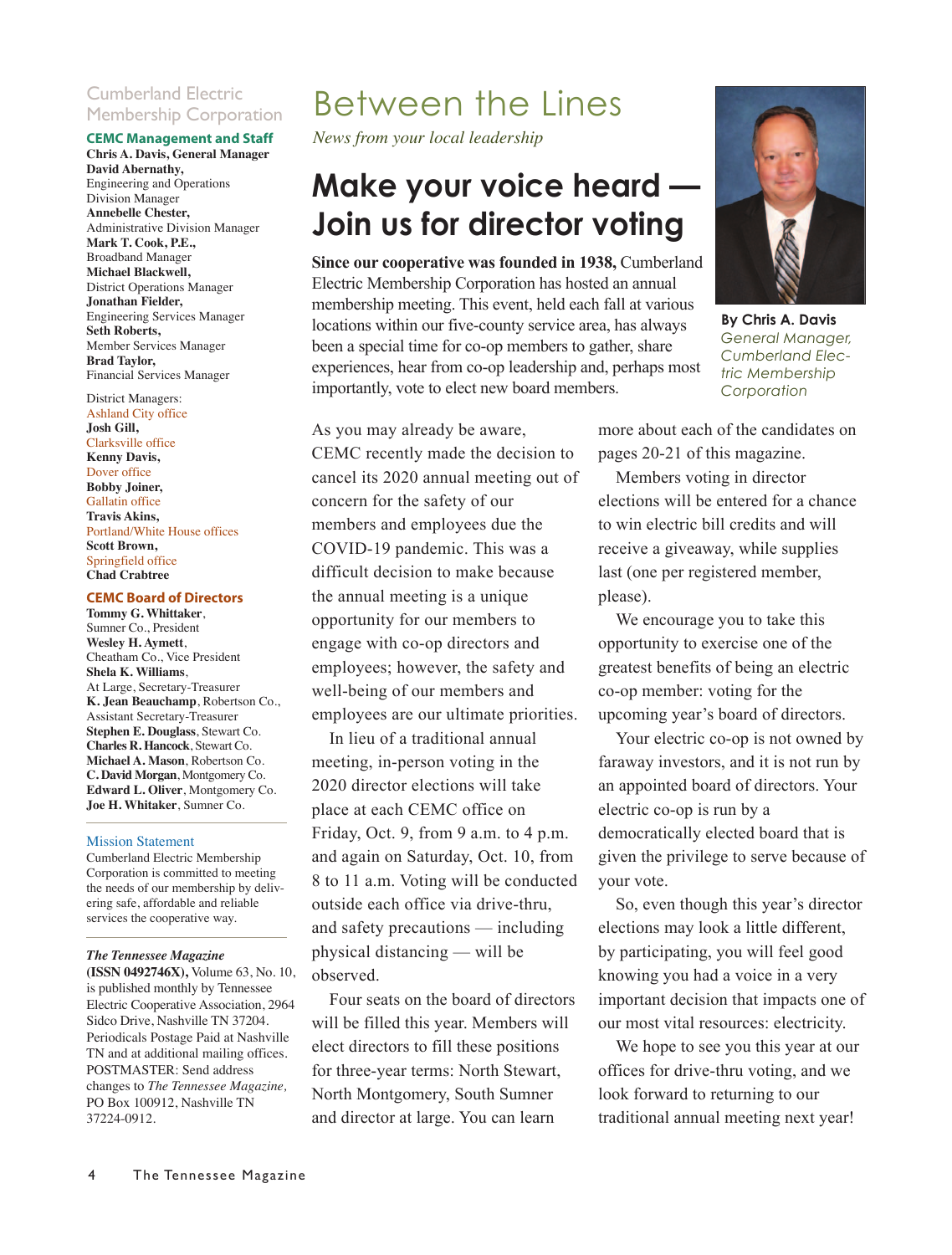# Meet CEMC's director candidates

Four seats on Cumberland Electric Membership Corporation's board of directors are up for election this year. In lieu of the co-op's traditional annual meeting, which was cancelled out of concern for the safety of our members and employees due to the COVID-19 pandemic, in-person voting will take place at each CEMC office on Friday, Oct. 9, from 9 a.m. to 4 p.m. and again on Saturday, Oct. 10, from 8 to 11 a.m. Voting will be conducted outside each office via drive-thru, and safety precautions, including physical distancing, will be observed.

Members will elect directors to fill these positions for three-year terms: North Stewart, North Montgomery, South Sumner and director at large.

CEMC's nominating committee met Aug. 4 and recommended incumbent directors Charles Hancock, Edward Oliver, Joe Whitaker Sr. and Shela Williams for re-election for new three-year terms. Nominated by petition is J. Dannie Funderburk, who is vying for the South Sumner County seat.

**Charles R. Hancock** is the nominee from North Stewart County. Hancock was appointed to the board in 2013 to serve the remainder of the term vacated by Jerry T. Peacher upon his retirement.

Hancock is a self-employed farmer in Bumpus Mills where he and his wife, Jennifer, have raised three daughters. The family belongs to Bumpus Mills Church of Christ.

Hancock has earned the National Rural Electric Cooperative Association (NRECA) Credentialed Cooperative Director certification. Hancock also serves as president of the Stewart County Farm Bureau and is a state director for the Tennessee Farm Bureau.

**Edward L. Oliver** is the nominee from North Montgomery County. Oliver was appointed to serve the remainder of the term vacated by Carrol O. Poole in June 2013.

Oliver is retired executive vice president of Clarksville Department of Electricity where he worked for 35 years. Prior to his employment at the electric department, Oliver served in the U.S. Air Force. He has earned the advanced certified power executive designation from the Tennessee Valley Public Power Association and has earned the NRECA Credentialed Cooperative Director certification, Board Leadership certification and Director Gold certification. Oliver attended Community College of the Air Force, Austin Peay State University, Nashville State Community College and the University of Tennessee Electric Meter School. He is also a graduate of Leadership Clarksville.

Oliver and his wife, Melissa, live in Clarksville. Nominated by petition for director of South

Sumner County is **J. Dannie Funderburk**. A retired information technology application and software manager, Funderburk was previously employed by Zycron at Nashville Electric.

While working at Nashville Electric Service, he was responsible for the support and development of all operational business and work management systems along with the associated budgets.

"With my information technology background, I have worked for major companies in manufacturing, finance, banking and utilities," says Funderburk. "All of which gives me a very wide base of business knowledge and experience that I feel can benefit CEMC and its members."

Funderburk has served on various homeowners' associations and is involved in many activities with his local church. "Now that I am retired and have the







*Hancock Oliver Funderburk Whitaker Williams*



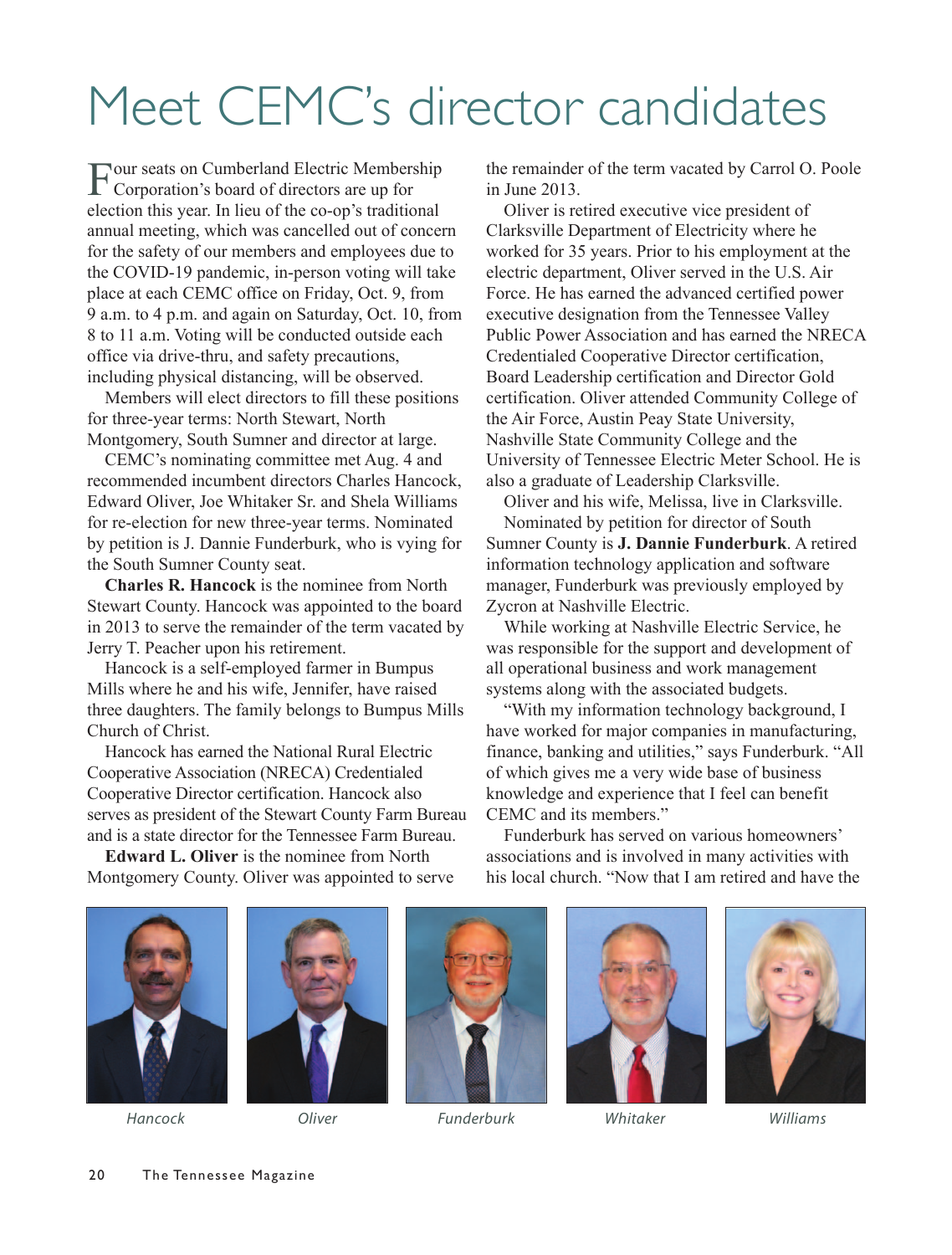time, I wanted to get involved with something that would be beneficial to my community," says Funderburk. "I feel that working with the CEMC board and membership will be an excellent way of accomplishing that."

Funderburk and his wife, Diana, have one son and live in Cottontown.

**Joe H. Whitaker Sr.** is the nominee from South Sumner County. Whitaker joined the CEMC board in 1999 and served as board president for 13 years. He is a Credentialed Cooperative Director and also holds a Board Leadership Certificate and a Director Gold Certificate from NRECA.

Whitaker, who lives in Gallatin, is a real estate property manager, an occupation he has practiced for more than 30 years. He holds a Bachelor of Science degree in business from Eastern Kentucky University.

Whitaker, a former member of the Tennessee Electric Cooperative Association board of directors, is also active in the United Chambers of Commerce, Greater Gallatin Chamber of Commerce, Sumner Academy, Leadership Sumner and Cairo Community Club. He has two grown children and two grandchildren.

**Shela K. Williams** of Stewart County is the nominee for the at-large seat on the 10-member board of directors. Williams, who joined the board in 1999, holds Director Gold, Board Leadership and Credentialed Cooperative Director certificates from NRECA and has served as secretary-treasurer on CEMC's board since 2004.

Williams recently retired from F&M Bank in Clarksville where she served as senior vice president of marketing/branch administrator. She is a graduate of Leadership Clarksville, Tennessee School of Banking, Southeastern School of Sales Leadership at Vanderbilt University and American Institute of Banking.

She and her husband, James S. Williams, live in Bumpus Mills. They have one grown son and one granddaughter.

## Don't miss your chance to win an electric bill credit

Even though Cumberland Electric Membership Corporation is unable to host a traditional annual meeting this year due to COVID-19, there is still an opportunity to win some great prizes: electric bill credits! Members voting in CEMC's 2020 director elections will be entered for a chance to win electric bill credits — a total of 100 \$50 bill credits will be given away this year. Voting will be conducted via drive-thru at each CEMC location on Friday, Oct. 9, from 9 a.m. to 4 p.m. or Saturday, Oct. 10, from 8 to 11 a.m. Bill credit winners will be notified via telephone the week of Oct. 12 and will be announced in a future issue of *The Tennessee Magazine.* 

Members who participate in the election process will also receive giveaways that include a CEMC bucket and a mini portable surge protector, while supplies last (one per registered member, please).

Things may look a little different this year, but we encourage all members to participate in voting for our directors, and we look forward to seeing you at next year's annual meeting!



*By participating in the election process, all participants and winners grant CEMC/Cumberland Connect exclusive permission to use their names, likenesses and other personally identifiable information in connection with the announcement of winners and promotion of cooperative activities.*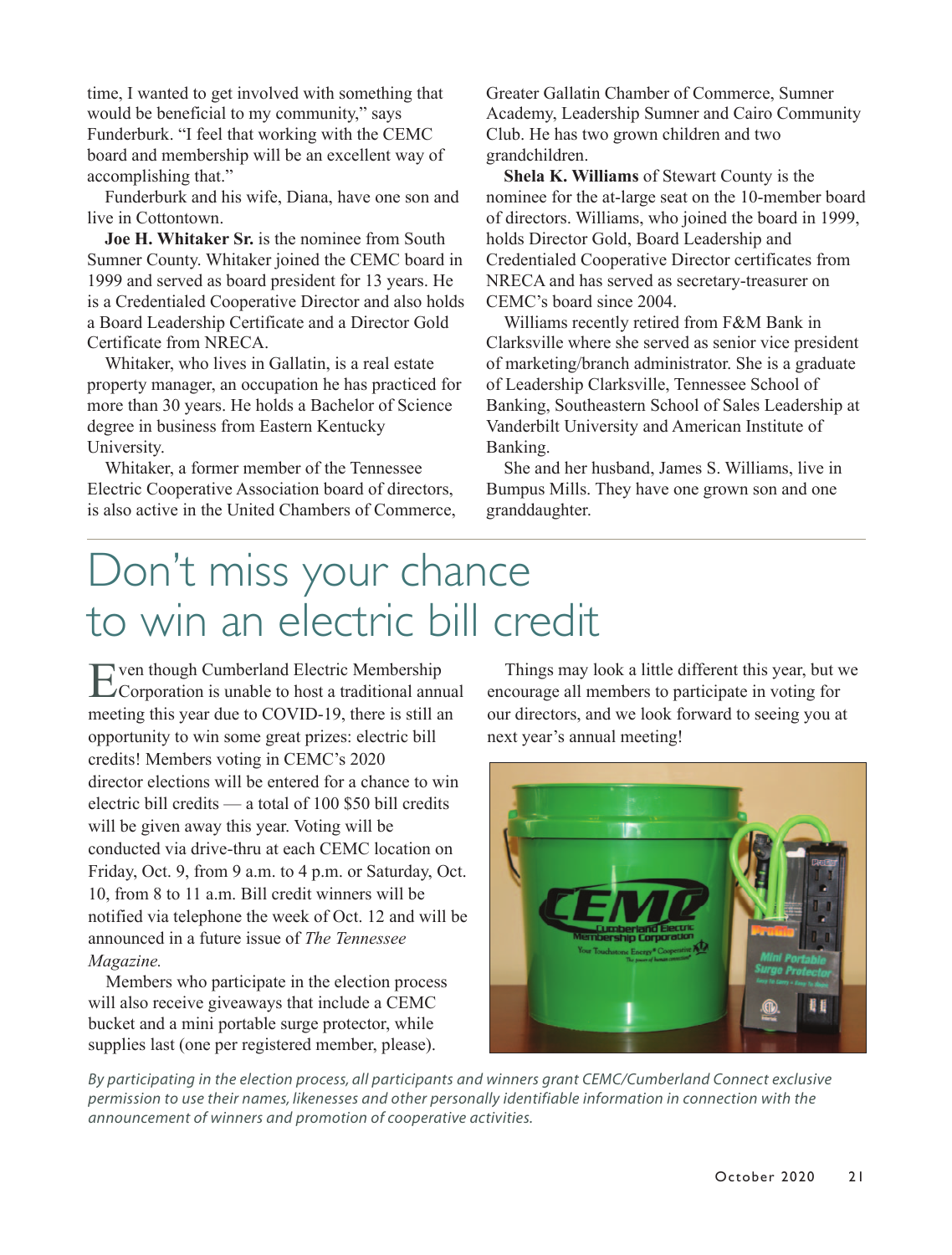# Cumberland Connect update

*By Kaitlyn Bonds, Creative Director*

A little more than a year has passed since<br>Cumberland Connect officially announced its plans to construct a fiber optic network across Cumberland Electric Membership Corporation's service territory. From the onset, our goal has been to introduce reliable broadband services to our region, thus providing access to high-speed fiber internet services to all eligible CEMC members.

Not too long ago, an internet connection was still considered to be a luxury by many. But in recent years, as internet-dependent technology became more integrated into everyday life, a reliable internet connection became what many consider to be a utility. In the past few months, however, access to a reliable, fiber-fast internet connection has moved from being a utility to a true necessity for a growing number of us. The ways we learn, work and entertain

ourselves are more reliant than ever on a state-of-the-art internet connection. Cumberland Connect understands this necessity for the communities we serve, and that's why one year into our fiber-to-the-home project, we have worked diligently to construct more than 1,000 miles of fiber lines and have connected well over 1,000 homes and businesses.

For many of you, this is exciting

progress, and while we know that others may be anxiously awaiting our services, keep in mind that it took CEMC more than 80 years to build out the 8,000-plus miles of distribution lines that provide that safe, reliable and affordable electricity we enjoy today. From the beginning, Cumberland Connect's fiber-to-the-home project has been an approximate six-year plan as the fiber optic network is being constructed along this existing CEMC electrical infrastructure that is 80-plus years in the making.

We understand that for many of you, Cumberland Connect fiber services can't reach you soon enough. Please know that we won't be slowing down, and we will continue working as quickly as possible to bring you and your neighbors the reliable services you so badly need and deserve.

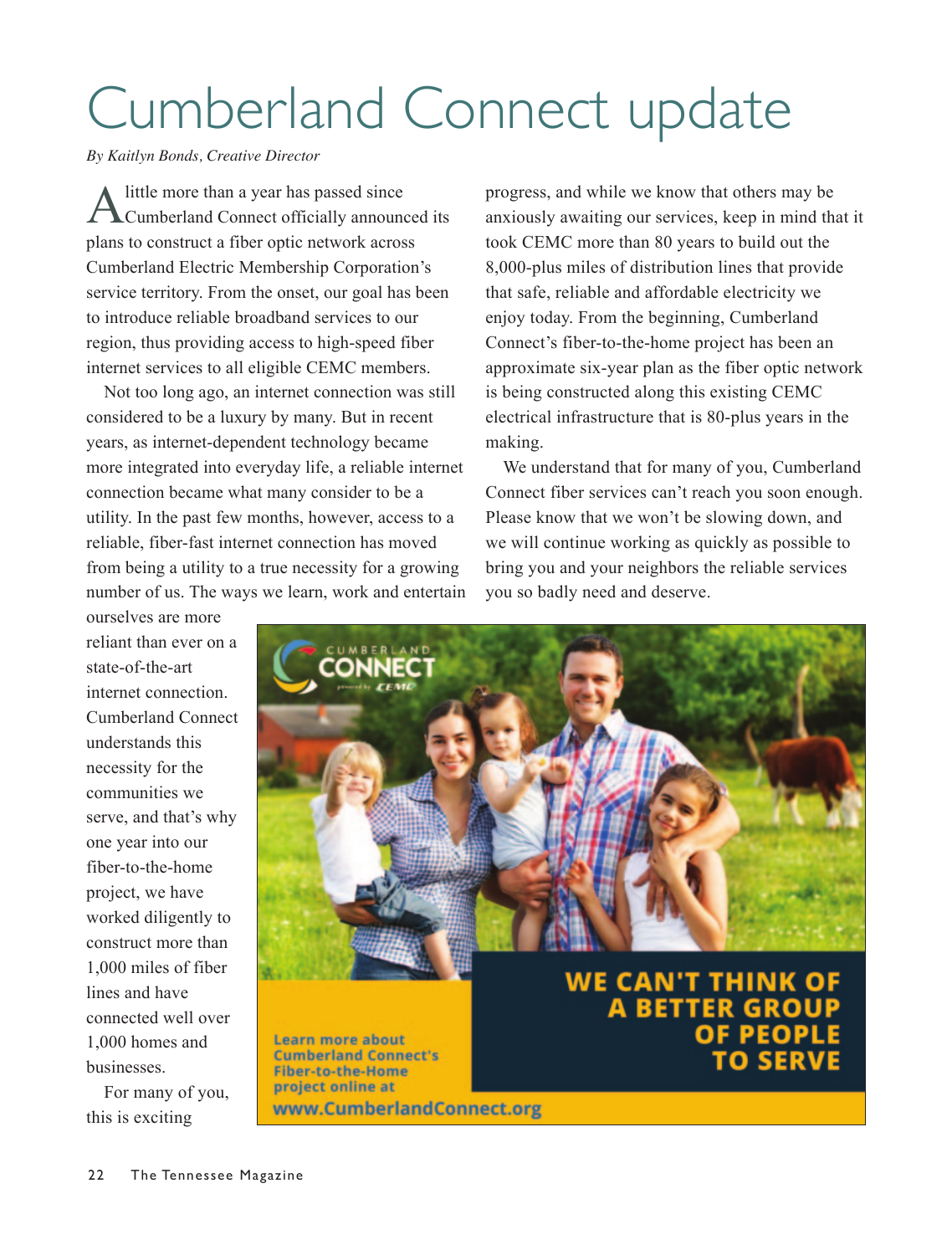# Lineworkers power Tennessee

Across Tennessee, there are 3,500 electric<br>lineworkers — including those who work at Cumberland Electric Membership Corporation — who put their lives on the line to bring power to homes,

established to support lineworkers and their families in the event of a serious injury or fatality while on the job.

While we hope that the funds never have to be used,

farms, hospitals, schools and factories across the state.

In 2019, Tennessee's electric cooperatives, including CEMC, worked with state lawmakers to introduce a specialty license plate to honor the



the foundation is ready to assist lineworkers and their families when tragedy strikes.

The Powering Tennessee plates have been available for just over a year, and already hundreds of motorists in our service area are

important work Tennessee's electric lineworkers do each day.

Funds raised through the sale of the Powering Tennessee specialty plates go to the Tennessee Lineworker Lifeline Fund, a nonprofit foundation using them. You don't have to be a lineman to order one, and we encourage you to join us in supporting Tennessee's electric lineworkers. Learn more about the Powering Tennessee license plate or find out how to order your own at poweringtennessee.org.

## Cooperative members help their neighbors

The word "cooperative," in the context of "electric<br>cooperative," means that your utility is organized as a cooperative business; that is, it is owned by the consumers who buy its services.

It also means something else. One of any cooperative's guiding principles is "cooperation among cooperatives," which means if a nearby electric cooperative needs help, yours will gladly pitch in. Likewise, the consumer-owners of the cooperative have a proud history of helping each other during hard times — like these.

During the pandemic, your neighbors have been helping each other out by:

• Checking in on elderly neighbors or those who live alone to ask if they need anything.

- Doubling up on grocery shopping so they can pick up food for those who can't get out  $-$  as long as they're going to the store anyway.
- Sewing cute masks and distributing them to people who can't find any or can't afford to buy them.
- Lending a shoulder to cry on or a friendly ear to bend for neighbors who are down on their luck or feeling extra stress during the pandemic. It's a great way to show your cooperative spirit.

What else can you do to help your fellow electric cooperative members?

October is National Cooperative Month. Show your cooperative spirit this month by pitching in around your own neighborhood to show that we're all in this together.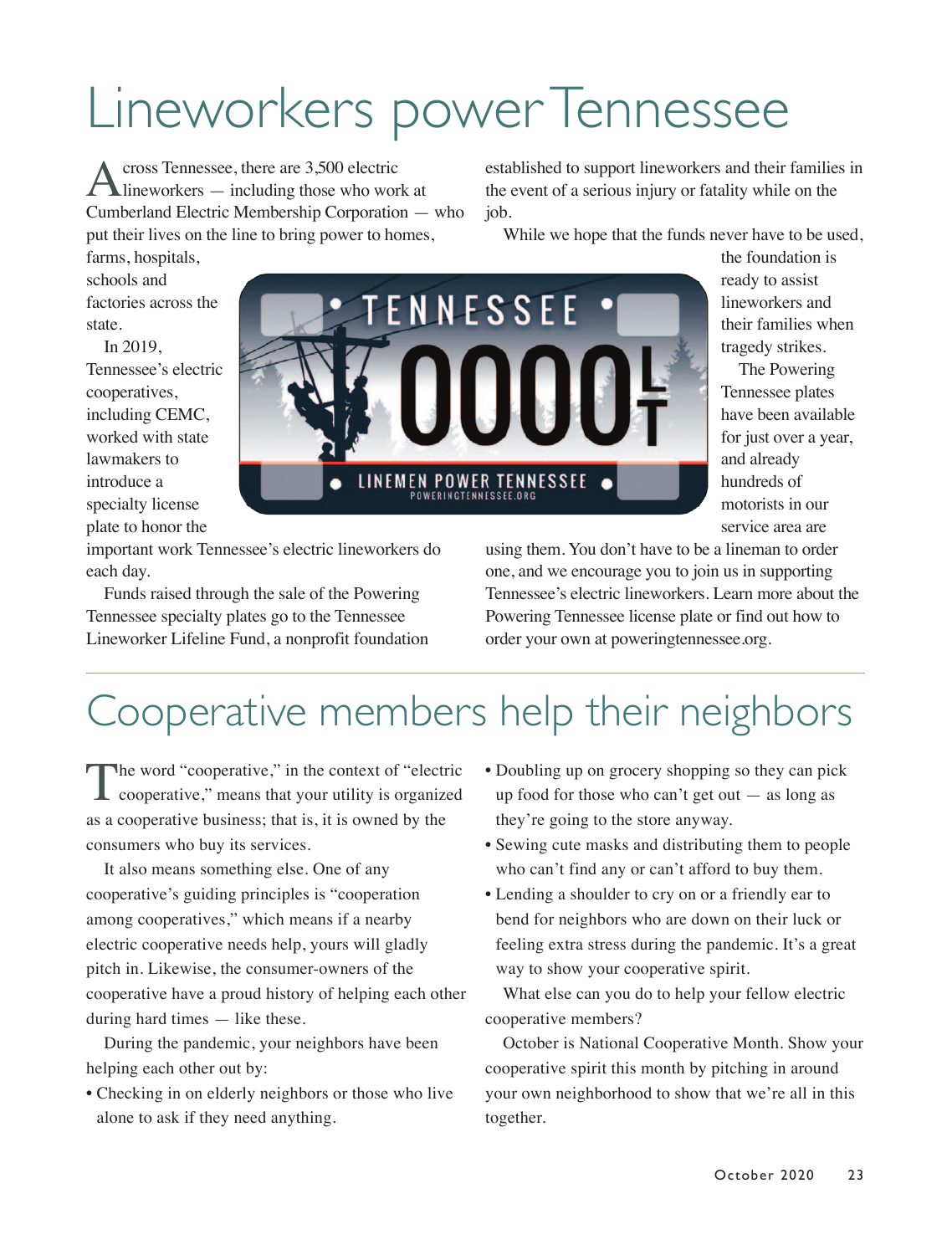## Avoid outlet overload

Each year, we become the owners of more and<br>more items that require electricity. Whether it's large TVs, computers or chargers for our phones, we must plug these items in to use or charge them. Frequently, our needs outnumber the available electrical outlets, especially in older homes that have fewer sockets.

Cumberland Electric Membership Corporation reminds homeowners to resist the temptation to use multiple extension cords and power strips. Overloading outlets can lead to a fire.

According to the Consumer Product Safety Commission, some 5,300 residential fires each year are caused by overloaded outlets or circuits. Many times, multiple outlets — or even entire rooms — can be on a single circuit. Even if you are using multiple outlets, you can still experience issues if all of the outlets are fed by the same circuit. Circuits should be marked on the breakers in your breaker box. If your breakers are not labeled, you can turn them off one by one to identify which outlets, appliances or household systems are affected. If this doesn't work, you should contact an electrician for assistance.

How do you determine how much is too much? Grab your calculator.

First, calculate the total wattage off all the items that are powered by a single circuit — most electronics will be labeled. Divide this combined wattage by the voltage of the circuit (120 volts is typical for most homes). The result will be the amount of amps you're using on the circuit.

Go back to your breaker box to see what size breaker is used for the circuit — most will be 15 or 20



amps. You should only use about 80 percent of the available amperage on a circuit. If you are above 80 percent, consider moving some of your devices to other circuits.

Of those 5,300 home fires caused by overloaded outlets and circuits each year, about 2,000 occur during the holidays. You may be surprised how much energy Christmas trees, lights and other electrical holiday décor can consume. Be sure to be aware of the extra wattage you're adding, and take the necessary precautions.

## Pole testing in CEMC service area

Osmose Utilities Service Inc., a contractor working for Cumberland Electric Membership Corporation, will be working to inspect, test and treat wood utility poles within the cooperative's service area. Workers are expected to be present for the next several months.

The purpose of the program is to inspect and treat the poles on a cyclical basis. CEMC hopes to prolong the life of existing poles by applying decaypreventing treatments and replacing those that are no longer safe enough to keep in its plant.

Osmose workers can be identified by the hard hats and brightly colored safety vests they wear. They will also carry laminated ID badges, and their vehicles will be marked with magnetic signs. Members who have concerns about the legitimacy of workers on their properties are encouraged to contact CEMC at 800-987-2362 for more information.